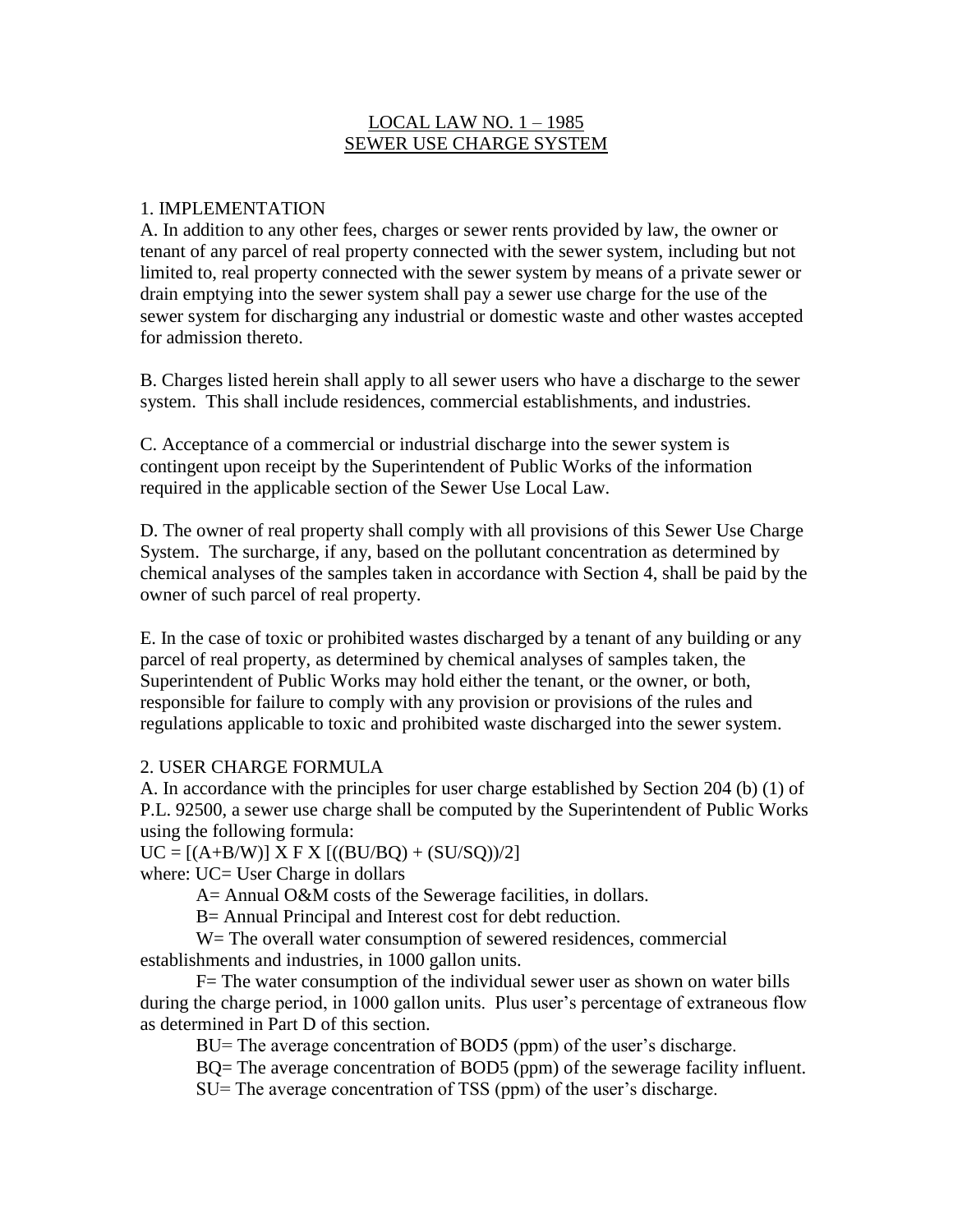SQ= The average concentration of TSS (ppm) of the sewerage facility influent.

B. For the purposes of the formula above, operation and maintenance costs shall be those costs associated with the sewerage system but specifically not including replacement of sewers, treatment plant additions or sewer extensions.

C. The Sewer Use Charge shall be applied to the user on the user's water bill and shall be distinctly denoted as "sewer use". Charges for the first charge period shall be based on estimated operation and maintenance costs for those periods and the anticipated water consumption. Rates shall be adjusted as required to keep the charges at levels which will fully reimburse the total operation and maintenance costs to the Village, but at the same time will not create excess revenue over and above actual operation and maintenance costs.

D. The costs for operation and maintenance for all extraneous flow not directly attributable to users (i.e., infiltration/inflow) shall be distributed among all users of the sewerage facilities. The amount of extraneous flow, which each user shall pay for, shall be the user's percentage of total water consumption multiplied by the total extraneous flow.

# 3. VOLUME DETERMINATION

A. In applying the sewer use charge formula, the Superintendent of Public Works shall use one of the following values to represent the water consumption by a user.

1. The amount of water supplied to the premises as shown upon the water meter.

2. The amount of wastes discharged to the sewer system as shown upon the sewage meter.

3. The amount of wastes discharged to the sewer system as determined by measurements taken at a manhole installed by the owner of the property served by the sewer system. 4. A figure determined by the Superintendent of Public Works by any combination of the foregoing or by any other equitable method.

B. Sewered residences, commercial establishments and industries which are unmetered for whatever reason shall furnish and install water meters or sewage meters for sewer use charge determination.

# 4. POLLUTANT DETERMINATION

A. The pollutant concentration of any wastewater shall usually be determined from representative samples discharged to the public sewers, taken by representatives of the Superintendent of Public Works at sampling stations as described in the Sewer Use Local Law at any period, or time, or of such duration and in such a manner as the Superintendent may elect, or at any place or manner mutually agreed upon between the person and the Superintendent. The intent of any sampling procedure is to establish the pollutant concentration in the wastewater discharged during an average or typical working day. This concentration may be derived, according to the best judgment of the Superintendent, by combining repeated subsamplings during one day, by combination of a series of such days or by combination of a number of multiple of series of such days.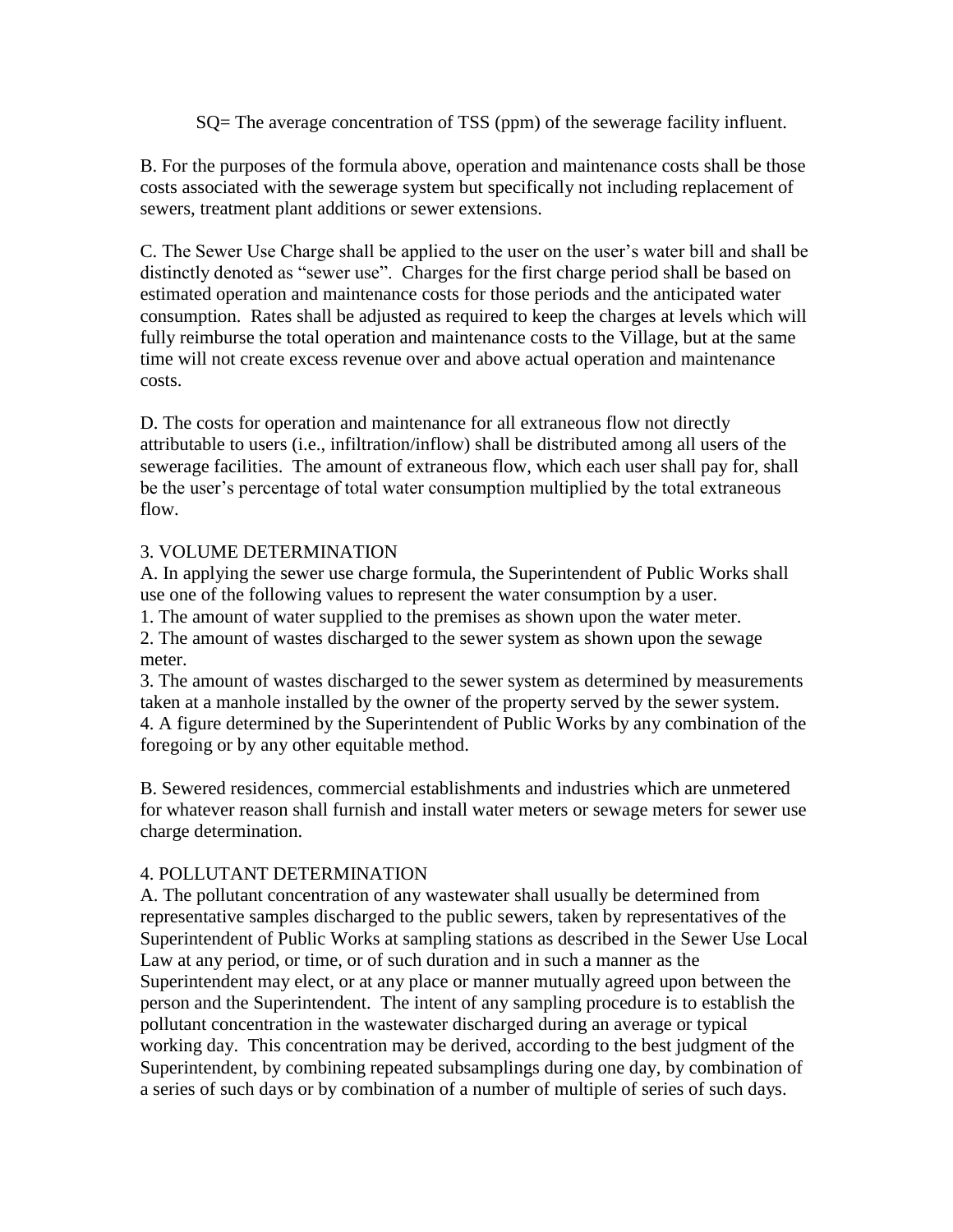The analyses of samples taken shall be performed in the laboratory chosen by the Superintendent and the surcharge and/or acceptability of the wastes shall be as determined from said analyses.

B. The concentration of pollutants shall be used in calculating the industrial waste surcharge until the industry shall prove or the Village shall determine that a change in the manufacturing process, production, or waste treatment of said industry warrants a reanalysis for the determination of a new pollutant concentration of its wastes discharged from such premises into the sewer system. The new pollutant concentration shall then be used in calculating the new surcharge and shall become effective as of the date on the resampling.

C. Whenever the wastes discharged from a premise to a public sewer might be expected to show appreciable periodic variation during the year due to manufacturing process or production variation due to seasonal changes, the Superintendent may average the results of two or more series of analyses taken to reflect these variations and thereby determine an average annual pollutant concentration.

#### 5. DISPUTES

A. In the event that the pollutant concentration of the waste discharge from a premise to a public sewer as determined under Section 4 is disputed by a person, a program of resampling and gauging with subsequent chemical determination may be instituted as follows:

1. The person must submit a request for resampling and gauging of the wastes to the Superintendent of Public Works.

2. The person and his professional representative must confer with representatives of the Superintendent and an independent consultant, or agency of recognized professional standing, in the employ of the Village, in order that an agreement be reached as to the various factors which must be considered in a new sampling program.

3. The independent consultant or agency of recognized professional standing, employed by the Village, shall conduct resampling and re-analysis program in accordance with the agreement reached under Section 5.A.2. The cost of this program shall be reimbursed to the Village by the person initiating the dispute.

4. The results of the resampling and re-analysis shall be considered to be the current analysis of the wastes discharged to the sewer system and be used for determining the surcharge and/or acceptability of the wastes.

# 6. MULTIPLE BUILDINGS

A. Where a firm is operating as an integrated manufacturing complex, involving more that one building with varying processes and having separate sewer connections within the same contributory area, such firm may be considered as one unit with multiple sewers. An analysis for each sewer, based on separate samples and flows taken at each sewer, may be combined and the weighted average of the results thus obtained may be used as the measure of the pollutant or toxic concentration of the wastes discharged into the sewer system by said firm.